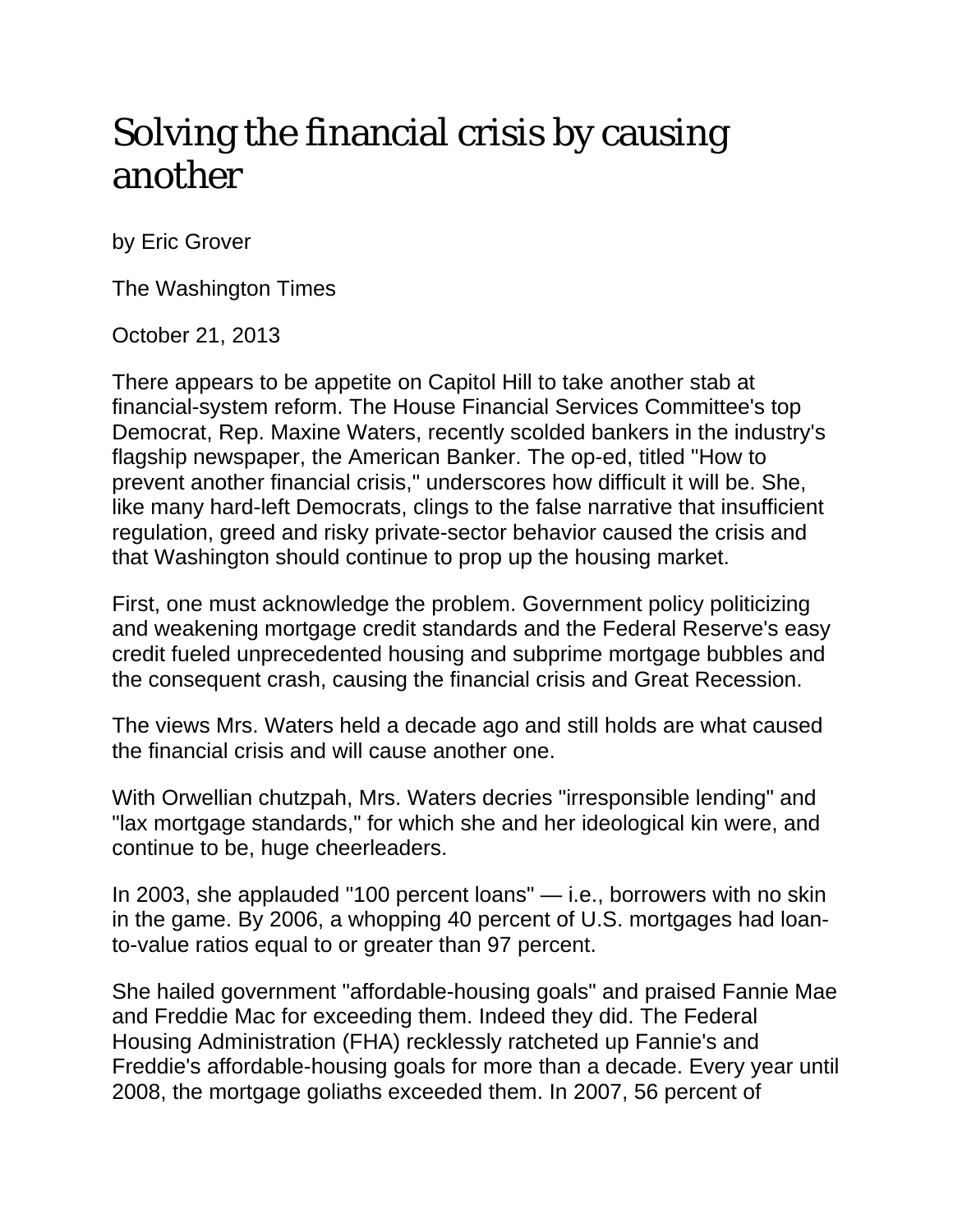Fannie's and Freddie's mortgages were to borrowers at or below area median income.

To meet Federal Housing Administration and Community Reinvestment Act objectives, competition for less-creditworthy borrowers was intense. By 2008, 71 percent of subprime and other high-risk mortgages were held or guaranteed by the federal government.

Interest rates are the price of future versus present consumption and investment. They are the economy's most important price. The Fed kept its real funds rate at or below zero from 2001 through 2005. Notwithstanding market interest rates and a strong and stable dollar being consistent with maximum sustainable long-term economic growth and wealth creation, the Fed's dual mandate to pursue full employment and stable prices gave it license to try to pump up the economy with easy money. In spite of the resulting catastrophe, Mrs. Waters wants the central bank to keep interest rates artificially low. Dovish Fed Chairman Ben S. Bernanke has obliged, keeping the Fed funds rate near zero since 2008.

The House Financial Services Committee's ranking member writes that the Dodd-Frank law "changed the paradigm" for our financial system and will prevent a future crisis. It changed the paradigm all right — for the worse converting banking into a public utility, but it did not address the financial crisis's root causes. Her signature contribution — a provision requiring financial regulators to open an office of minority and women inclusion politicizes oversight. Does anyone seriously think having the Fed hire employees and suppliers based on skin color and gender rather than individual merit makes the financial system safer?

Mrs. Waters contends progress has been made "turning the economy around," noting unemployment is down. Actually, Dodd-Frank put a boot on the throat of the naturally resilient American economy. With 15 million more Americans now than in November 2007, there are 4 million fewer full-time workers. The 58.6 percent employment-to-population ratio, a better gauge of the employment situation than the unemployment rate, is hovering near a 30-year low. Real median household income is lower than five years ago. Most Americans would call that malaise, not recovery.

Mrs. Waters supports Washington supporting the mortgage market. With government buying or guaranteeing nine out of 10 mortgages originated in